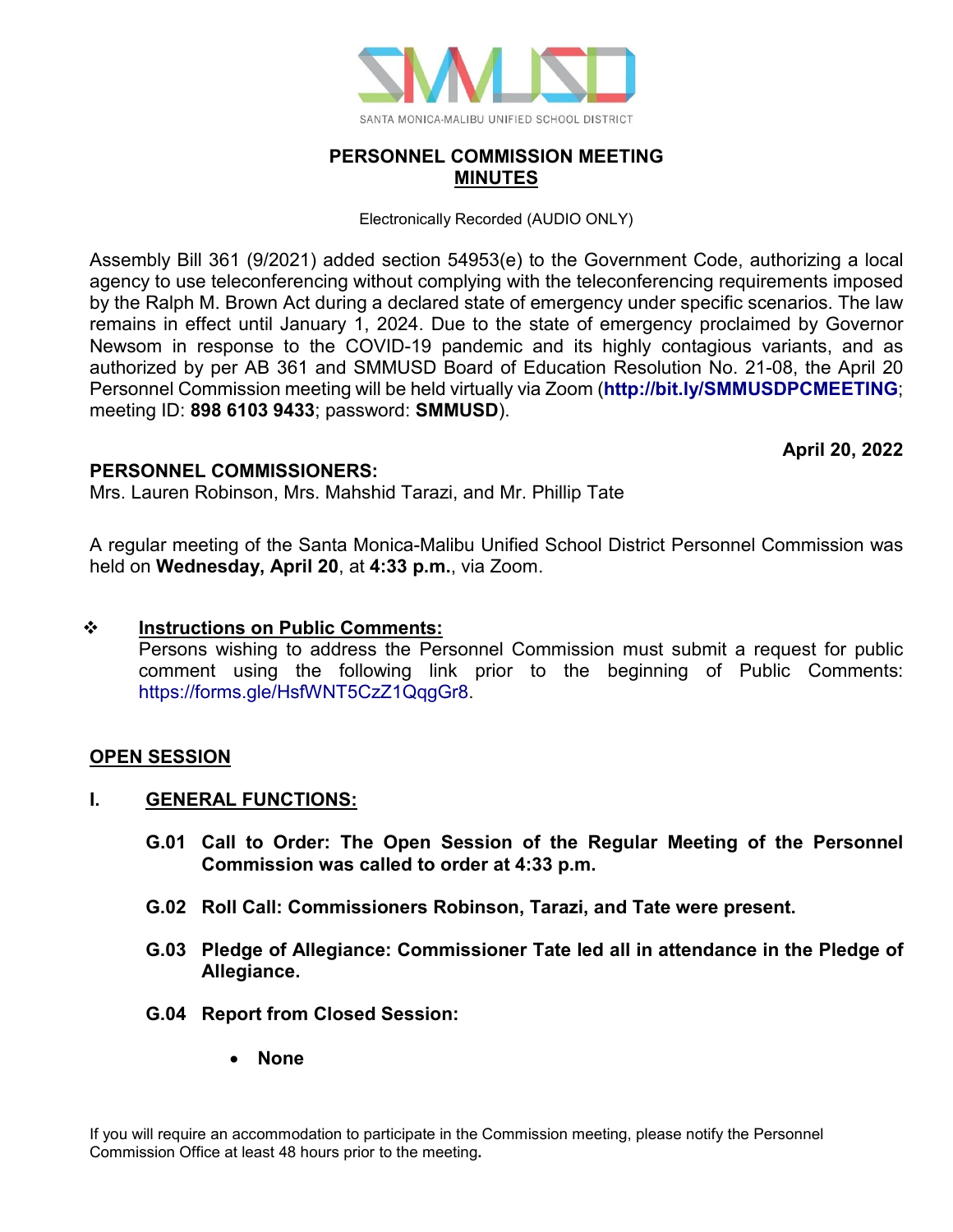#### **G.05 Motion to Approve Agenda:** April 20, 2022

**It was moved and seconded to approve the agenda with an amendment – Agenda Item II.C.06 – Advanced Step Placement - was postponed till a future meeting. The motion passed.**

| <b>Commissioner</b> | М | -S | <b>Yes</b> | No l | Abstain | I ABSENT |
|---------------------|---|----|------------|------|---------|----------|
| Lauren Robinson     |   |    |            |      |         |          |
| Mahshid Tarazi      |   |    |            |      |         |          |
| <b>Phillip Tate</b> |   |    |            |      |         |          |

**G.06 Motion to Approve Regular Meeting Minutes:** March 9, 2022 **It was moved and seconded to approve the minutes as submitted. The motion passed.**

| <b>Commissioner</b> | м | -S | <b>Yes</b> | No   Abstain   ABSENT |  |
|---------------------|---|----|------------|-----------------------|--|
| Lauren Robinson     |   |    |            |                       |  |
| Mahshid Tarazi      |   |    |            |                       |  |
| <b>Phillip Tate</b> |   |    |            |                       |  |

#### **G.07 Report from the Director of Classified Personnel:**

This is an opportunity for the Director of Classified Personnel to report on items relevant to Personnel Commission.

- General Comments and Updates
	- **Director Kahn updated the Personnel Commission on recruitments, exams, and selection interviews administered since the last regular meeting on March 9, 2022.**
	- **The Personnel Commission staff held written exams for Campus Monitor and Technology Support Assistant.**
	- **Oral exams were administered for Instructional Assistant Classroom, Instructional Assistant – Bilingual, and Bus Driver (a pre-recorded exam).**
	- **Final selection interviews were held for Administrative Assistant for Santa Monica High School and Educational Services, Instructional Assistant – Classroom for Grant ES, McKinley ES, and Franklin ES, and Instructional Assistant – Bilingual for Edison LA.**
	- **Director Kahn updated the Personnel Commission on staff processing EDD unemployment claims and other requests from the EDD Office. They have processed 5 claims since the last regular Personnel Commission meeting in March. Director Kahn participated in one appeal hearing.**
	- **Director Kahn updated the Personnel Commission on the e-mail recruiting strategy. Additional 437 e-mails were sent across recruitments for Athletic Trainer, Technology Support Assistant, and Paraeducator series.**
	- **Director Kahn informed the Personnel Commission about staff's preparations for the Classified Employees Appreciation Week which takes place from May 15 to May 21, 2022. Thanks to generous donations from the District administrators and SEIU Local 99, the Personnel**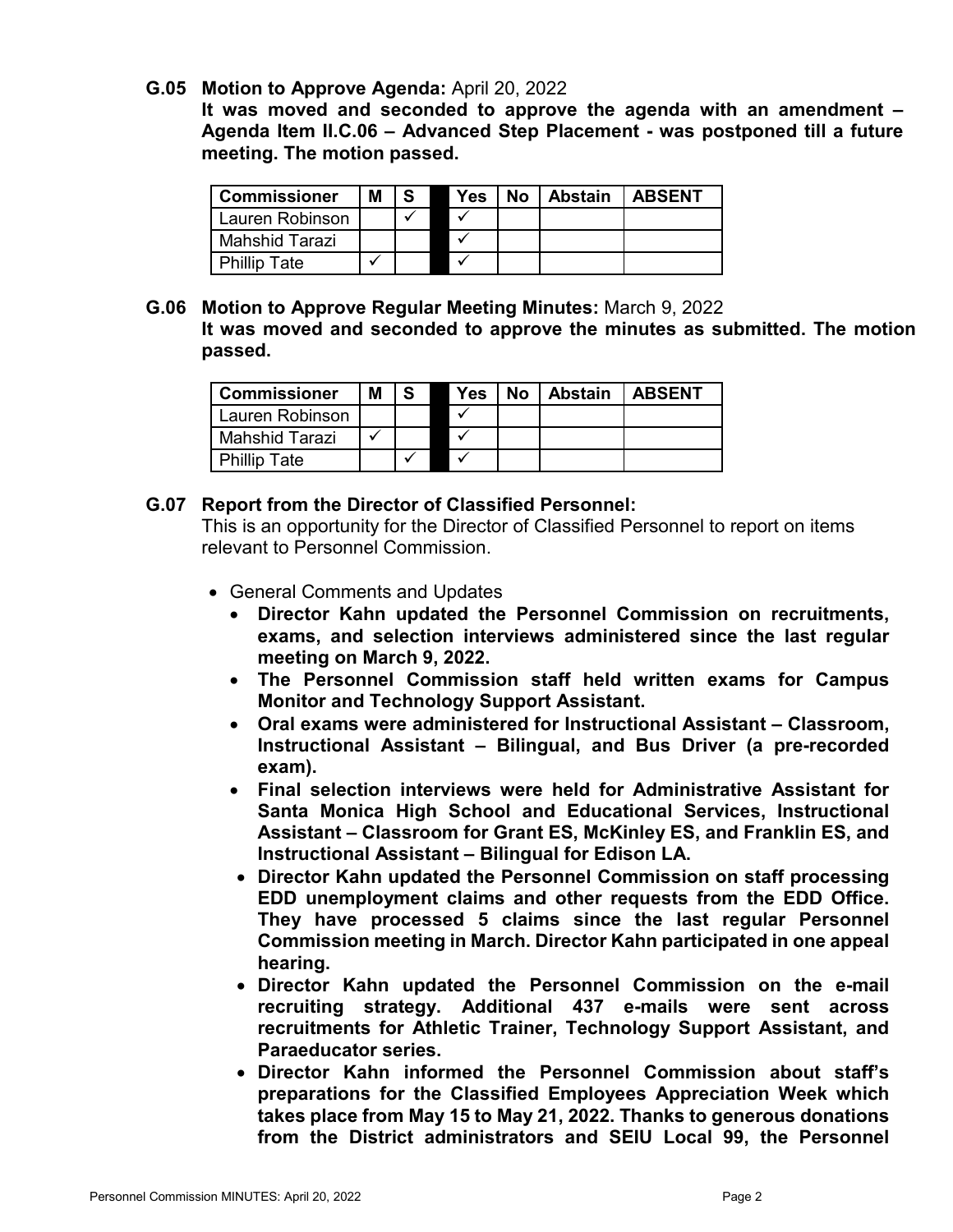**Commission will be able to hold a raffle to acknowledge classified employees with various prizes.**

• **Director Kahn expressed his gratitude to Fiscal and Business Services for their assistance and support with creating the department's next fiscal year budget.** 

## **G.08 Personnel Commissioner Comments/Reports:**

This is a time during which a Personnel Commissioner may make a brief announcement or report on his/her own activities relative to Commission business. This is not a time for discussion.

## • **None**

# **G.09 Communications:**

The Communications Section provides an opportunity for the Personnel Commission to hear from the individuals or representatives listed below. All reports are limited to five (5) minutes or less.

- SEIU Report
	- **Mr. Mock, Chief Steward, informed the Personnel Commission about the SEIU local industry division meeting that took place on March 26, 2022.**
	- **Mr. Mock updated the Personnel Commission on SEIU's political involvement in Washington, D.C. supporting a couple different bills - AB1691 making a summer bridge a permanent program and SB830 switching funding from student attendance to enrollment.**
	- **Mr. Mock updated the Personnel Commission on initiatives of the Maintenance and Operations labor management team.**
	- **Mr. Mock informed the Personnel Commission about the Union meeting with an independent contractor to discuss a thorough time and motion study regarding the District's new buildings. The study will evaluate the specific space and recommend staffing levels needed to properly maintain and clean the areas.**
	- **Mr. Mock expressed his gratitude to Mrs. Johnston for her dedication and efficiency managing spring break assignments for less than 12 months classified employees.**
- Board of Education Report
	- **Dr. Kelly informed the Personnel Commission about the effective District antigen testing that was administered right after Spring Break.**
	- **Dr. Kelly notified the Personnel Commission about the District's planning for summer school and the upcoming school year.**
	- **Dr. Kelly informed the Personnel Commission that the District and the City of Santa Monica have filed a law suit against the Los Angeles County Office of Education Committee on School Organization challenging the constitutionality of SB422, a new state legislation about district-based voting.**
	- **Dr. Kelly updated the Personnel Commission on the upcoming Board of Education agenda regarding a report from the District career and technical education leaders on financial policies and management.**
	- **The District is ending the emergency resolution for purchasing supplies related to Covid-19.**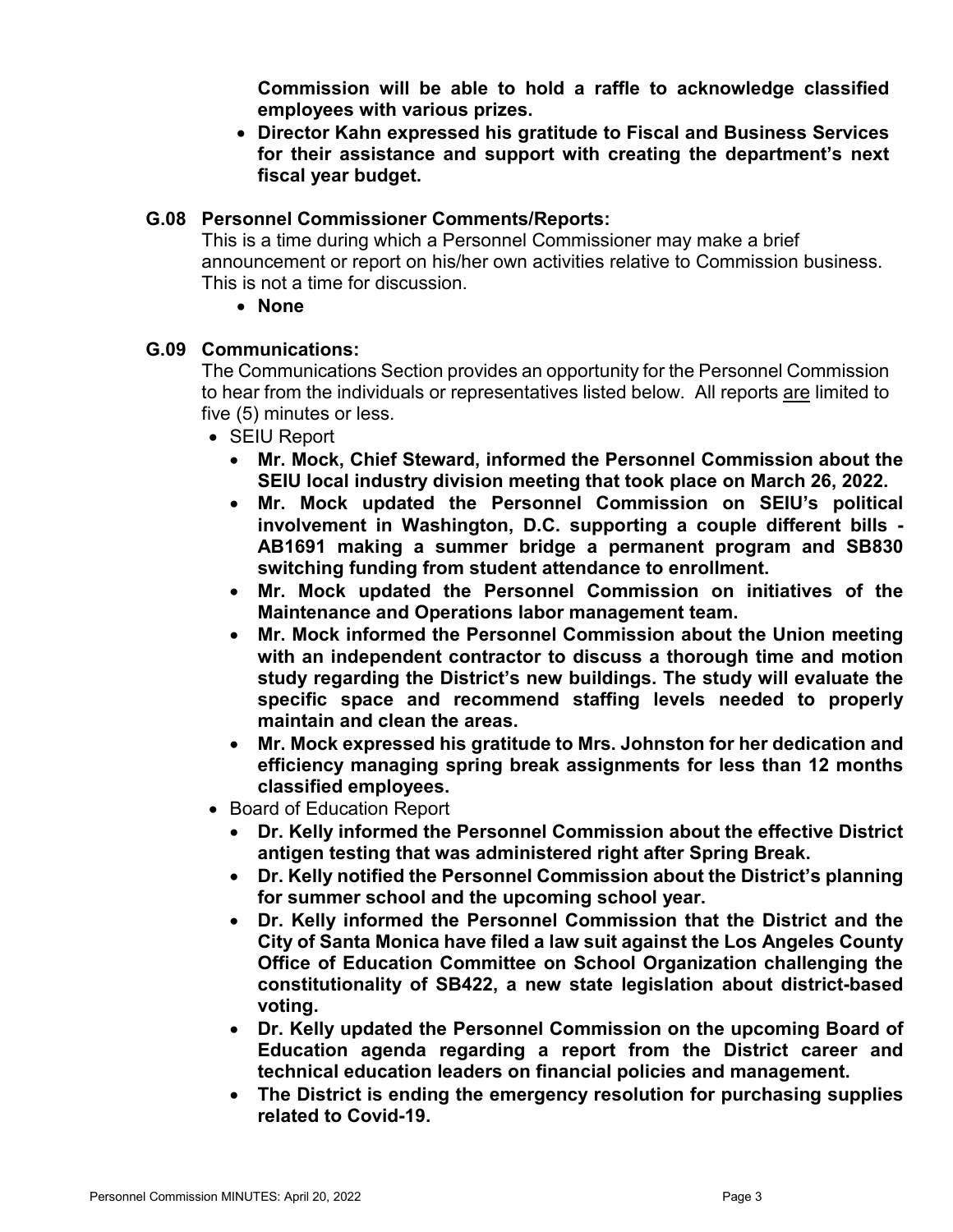## **G.10 Public Comments:**

Public Comments is the time when members of the audience may address the Personnel Commission on items not scheduled on the meeting's agenda. All speakers are limited to five (5) minutes. When there is a large number of speakers, the Personnel Commission may reduce the allotted time to three (3) minutes per speaker. The Brown Act (Government Code) states that Personnel Commission members may not engage in discussion of issues raised during "Public Comments" except to ask clarifying questions, make a brief announcement, make a brief report on his or her own activities, or to refer the matter to staff.

#### • **None**

#### **II. CONSENT CALENDAR:**

Items are considered routine, require no discussion, and are normally approved all at once by the Personnel Commission. However, members of the Personnel Commission, staff, or the public may request an item be clarified and/or discussed.

C.01 Approval of Classified Personnel Eligibility List(s):

#### Classification **Alternative Classification Alternative Classification # Eligibles**

| <b>Administrative Assistant</b>     |   |
|-------------------------------------|---|
| Cafeteria Worker II                 |   |
| Instructional Assistant - Bilingual |   |
| Paraeducator-1                      |   |
| Paraeducator-3                      | n |
| <b>Site Food Services Worker</b>    |   |

- C.02 Advanced Step Placement: Katherine Cervera in the classification of Physical Activities Specialist at Range A-28 Step B
- C.03 Advanced Step Placement: Angela Lavin in the classification of Administrative Assistant at Range A-33 Step E
- C.04 Advanced Step Placement: Kirsten Gilkes in the classification of Paraeducator 3 at Range A-28 Step B
- C.05 Advanced Step Placement: Carley Beam in the classification of Technology Support Assistant at Range A-40 Step D.
- C.06 Advanced Step Placement: Efraim Murphy in the classification of Plant Supervisor at Range M-43 Step B **It was moved and seconded to approve the Consent Calendar as submitted for the Agenda Items C.01-05. Agenda Item II.C.06 was postponed till a future meeting. The motion passed.**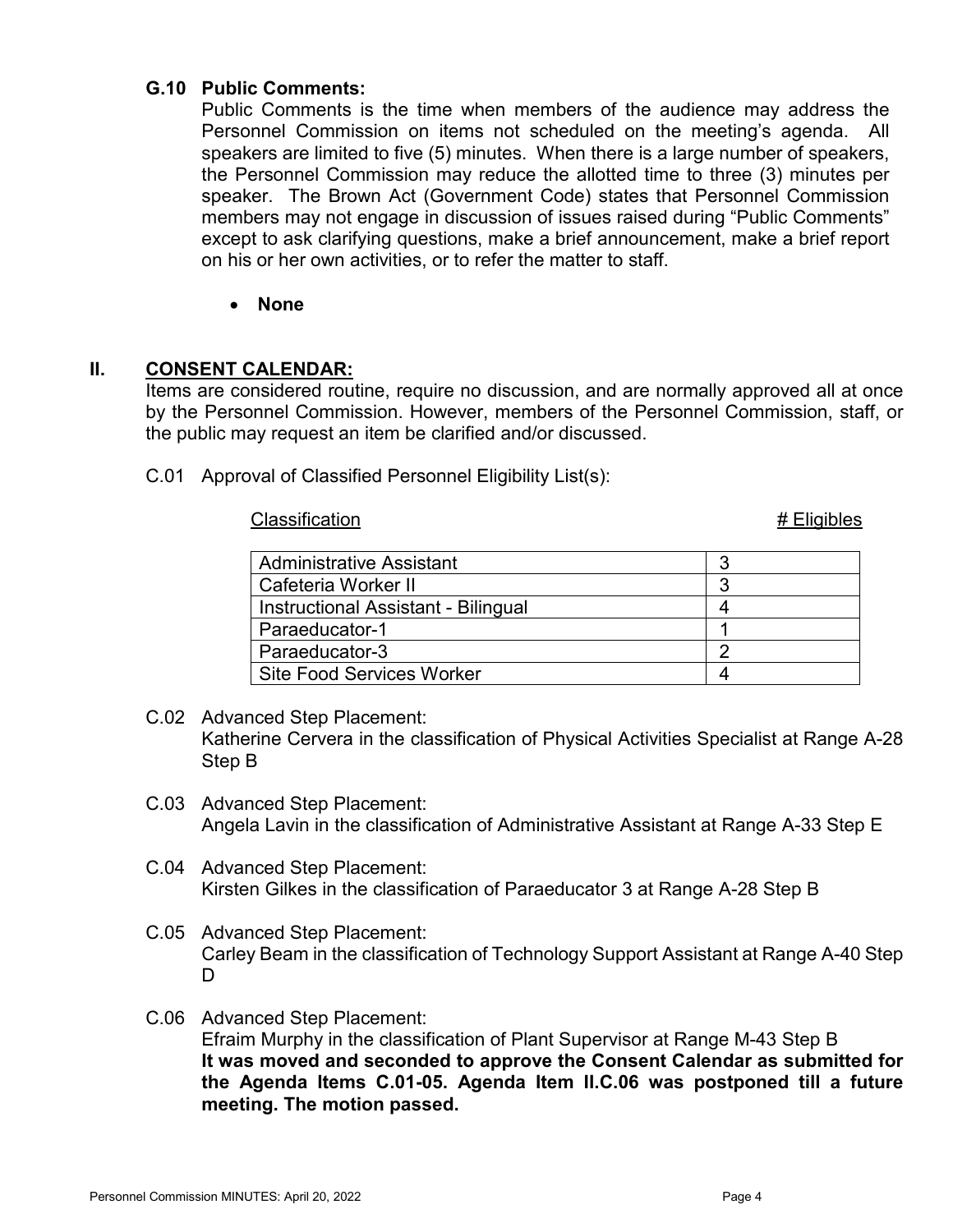| <b>Commissioner</b> | Μ |  | Yes | No | Abstain | <b>LABSENT</b> |
|---------------------|---|--|-----|----|---------|----------------|
| Lauren Robinson     |   |  |     |    |         |                |
| Mahshid Tarazi      |   |  |     |    |         |                |
| <b>Phillip Tate</b> |   |  |     |    |         |                |

# **REPORT AND DISCUSSION**

• **None**

## **III. ACTION ITEMS:**

These items are presented for ACTION at this time.

A.01 Classification Specification Revision:

Credential Analyst within the office, technical and business services support unit **It was moved and seconded to approve the Director's recommendations for Agenda Item III.A.01 as submitted. The motion passed.**

| <b>Commissioner</b> | М |  | Yes | No. | Abstain | <b>LABSENT</b> |
|---------------------|---|--|-----|-----|---------|----------------|
| Lauren Robinson     |   |  |     |     |         |                |
| Mahshid Tarazi      |   |  |     |     |         |                |
| <b>Phillip Tate</b> |   |  |     |     |         |                |

#### **REPORT AND DISCUSSION**

- **Director Kahn provided a brief background for the revisions. In anticipation of an upcoming recruitment, staff reviewed the classification specification in order to ensure that specific duties reflect the current credential evaluation process and include responsibilities related to assignment monitoring and providing guidance and support to site administrators and staff.**
- **In addition, supervisory responsibilities were removed; hence, the Credential Analyst's status as an exempt employee was also changed into a nonexempt status. It will be placed in the office, technical, and business services classified job unit under SEIU representation.**
- **Even though the supervisory responsibilities were removed, the newly added duties and their complexity require an adjusted placement on the salary schedule.**

## **IV. COMMISSIONER TRAINING/BRIEFING:**

These items are to keep the Commissioners up-to-date with relevant information regarding Personnel Commission procedures and practices.

• **None**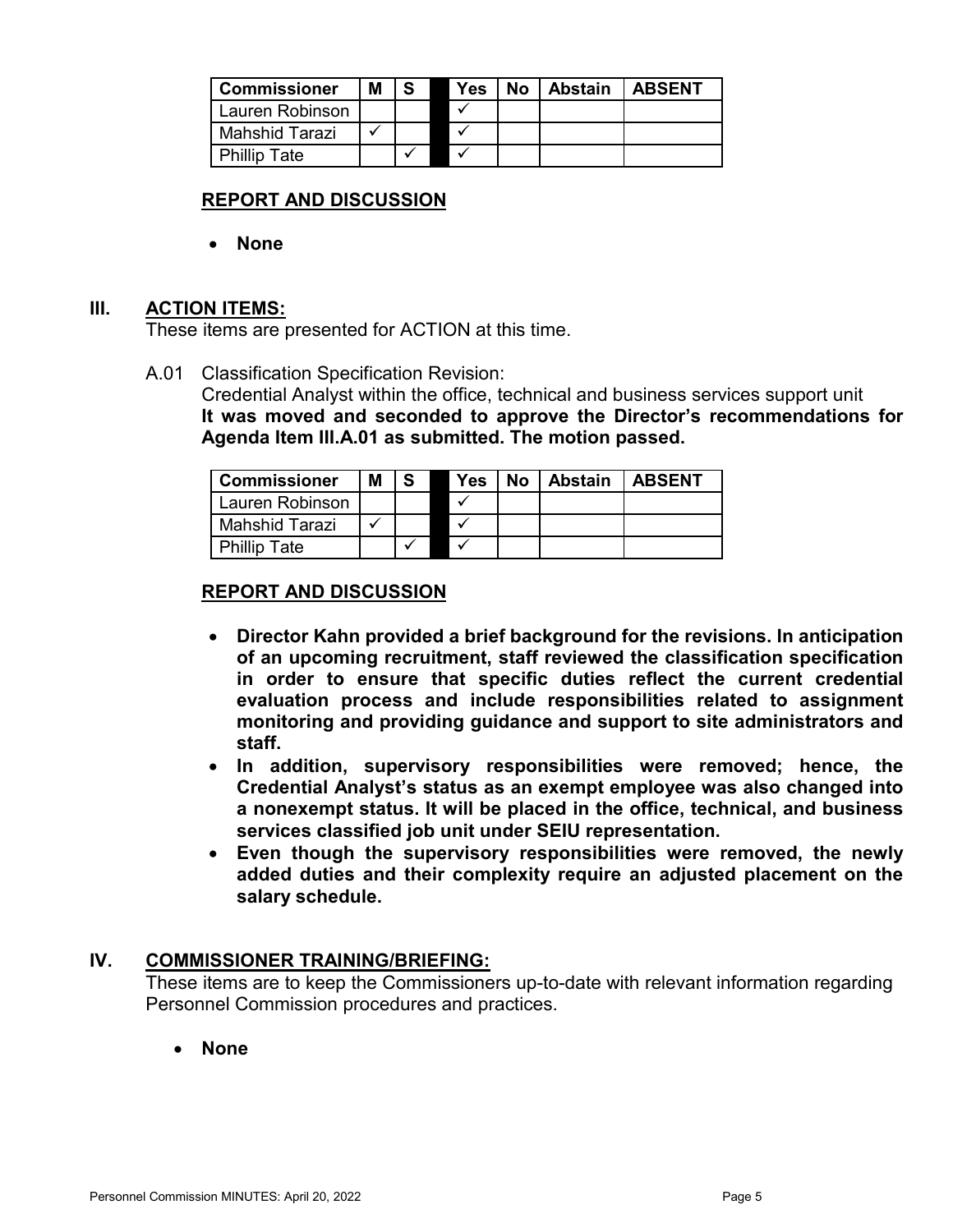# **V. DISCUSSION ITEMS:**

These items are submitted for discussion only. Any action that might be required will generally be scheduled for the next regularly scheduled meeting of the Commission.

D.01 Proposed Budget – Personnel Commission Fiscal Year 2022/23 - First Reading

- **Director Cruz provided a detailed overview of the 2021-2022 District Second Interim Report. The report contained the District's financial position as of January 31, 2022, displaying the Budget Reporting Periods, and the First Interim Budget and the Second Interim Budget with the changes between the two periods. It also included Current Actuals, and Projected Totals for each District fund as well as an analysis of standards and assumptions for financial reporting set by the State, and multi-year projections of the General Fund for the current and next two (2) fiscal years. The Second Interim Report is submitted to the Los Angeles County Office of Education with a positive certification. The District will be able to meet its obligations in the current and next two fiscal years.**
- **Director Cruz presented an overview of the proposed Personnel Commission budget for the next fiscal year in comparison with the current fiscal year as well as previous one. He provided specific data regarding salaries and benefits for all positions in the Personnel Commission and explained the reasons for increase in these categories.**
- **Director Cruz provided a rationale for specific changes in the "Supplies and Equipment" and "Operating Expenses" categories. There was an increase in the "Legal Costs" due to legal assistance with the Personnel Commissioner appointments and employee disciplinary hearings. A budget increase also occurred in the "Other Operating Expenses" category due to higher prices for Neogov-Biddle testing software.**

## **VI. INFORMATION ITEMS:**

These items are placed on the agenda as information and do not require discussion.

- I.01 Open Personnel Requisitions Status Report
- I.02 Filled Personnel Requisitions Status Report
- I.03 Classified Personnel Merit Report No. 4.ii. (for SMMUSD School Board Agenda) • March 17, 2022
- I.04 Classified Personnel Non-Merit Report No. 4.iii (for SMMUSD School Board Agenda)
	- None
- I.05 Personnel Commission's Twelve-Month Calendar of Events • 2021 - 2022
- I.06 Board of Education Meeting Schedule
	- $2021 2022$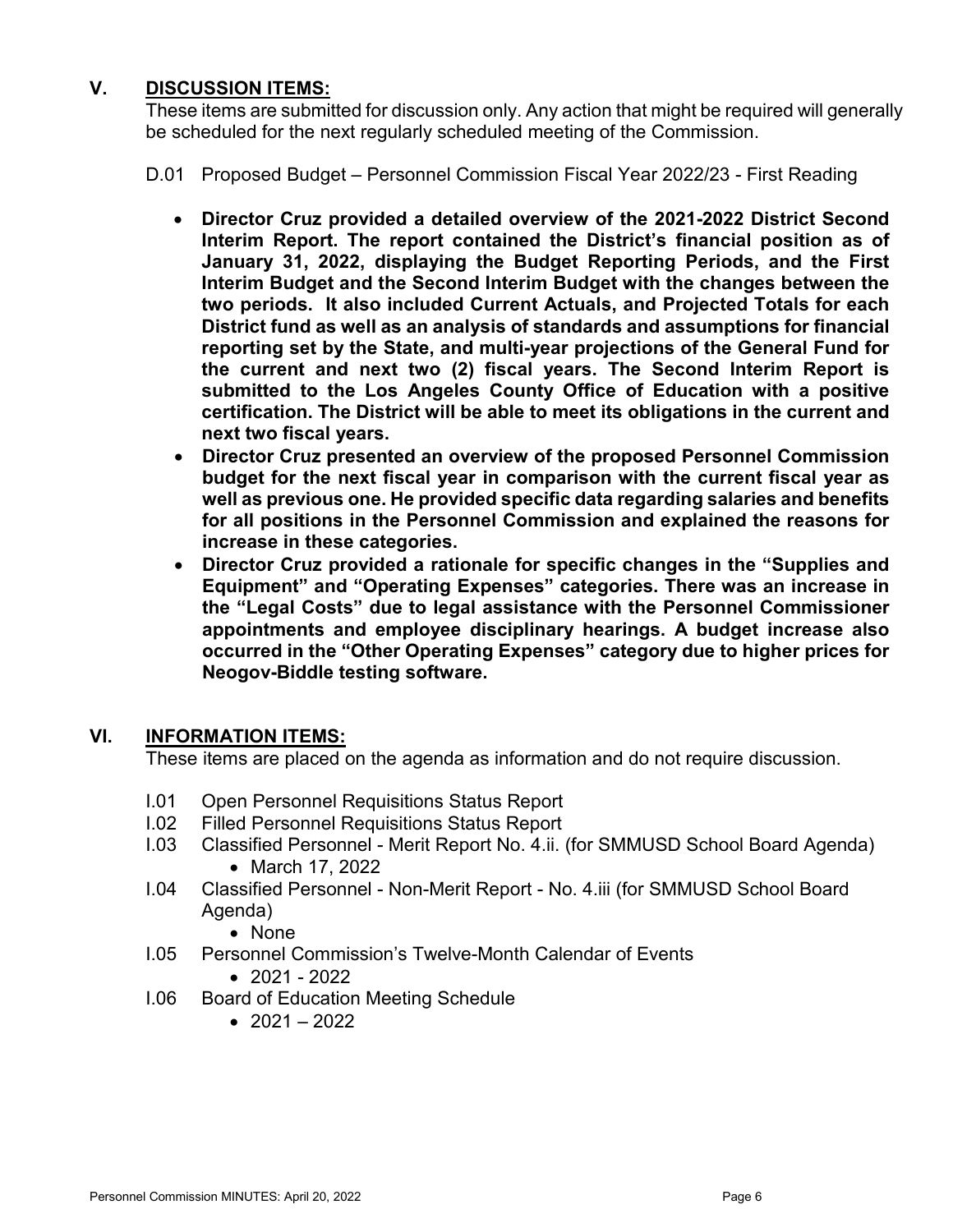# **VII. PERSONNEL COMMISSION BUSINESS:**

#### B.01 Future Items:

| <b>Subject</b>                         | <b>Action Steps</b> | <b>Tentative Date</b> |
|----------------------------------------|---------------------|-----------------------|
| Adoption of Budget - Fiscal Year 2022- | Second              | May 11, 2022          |
| 2023                                   | Reading             |                       |
| Classified Employees Appreciation -    |                     | May 11, 2022          |
| Virtual                                |                     |                       |

# **VIII. NEXT REGULAR PERSONNEL COMMISSION MEETING:**

Wednesday, May 11, 2022, at 4:30 p.m. – *via Zoom*

# **IX. PUBLIC COMMENTS FOR CLOSED SESSION ITEMS ONLY:**

Persons wishing to address the Personnel Commission regarding an item scheduled for closed session must submit the "Request to Address" card prior to the start of the closed session.

#### • **None**

## **X. CLOSED SESSION:**

The Commission adjourned to closed session at **5:34 p.m.** pursuant to Government Code Section 54957 to discuss:

> PUBLIC EMPLOEE DISCIPLINARY HEARING CONFERENCE Employee #: QF9617612

The Commission reconvened into open session at **6:16 p.m.** and reported on the following action taken in closed session:

• **No action was taken. Per Merit Rule 14.2.3.D, the Personnel Commissioners will render a final decision based on the oral and documentary evidence presented at the March 31, 2022 hearing at the May 11, 2022 regular Personnel Commission meeting.**